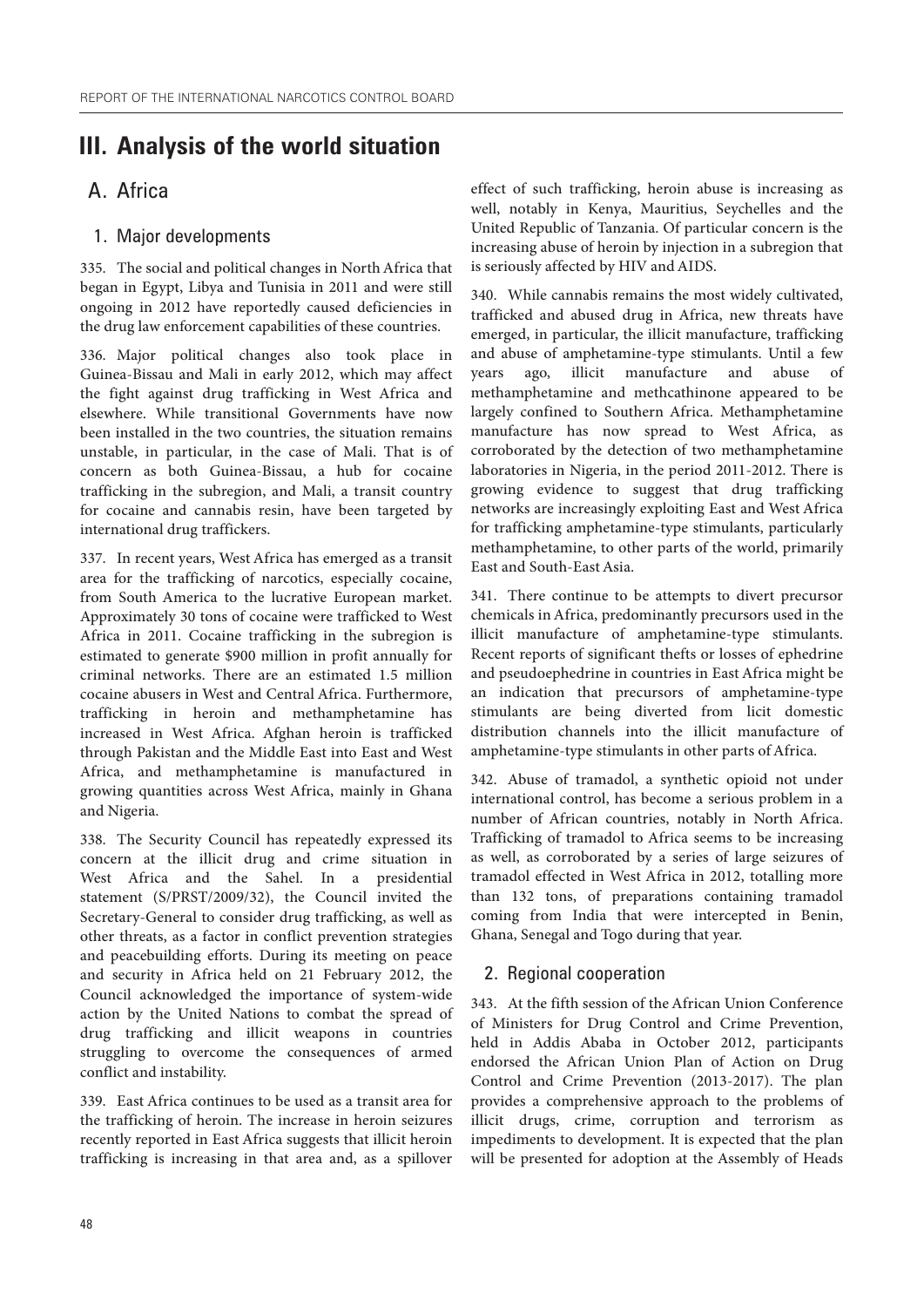of State and Government of the African Union to be held in January 2013.

344. The Conference also adopted the African Union Common Position on Controlled Substances and Pain Management. The Common Position, which will be submitted for endorsement at the African Union Conference of Ministers of Health to be held in April 2013, defines a harmonized African policy to improve the availability of and access to narcotic drugs and psychotropic substances for medical needs. The Board welcomes that initiative, which will facilitate wider access to effective medication for pain management in Africa.

345. The Board notes that the Regional Action Plan to Address the Growing Problem of Illicit Trafficking, Organized Crime and Drug Abuse in West Africa of the Economic Community of West African States (ECOWAS) expired in 2011. The plan, adopted in 2008, coordinated the efforts of ECOWAS member States to address the growing problem of drug trafficking, organized crime and drug abuse in West Africa. The Board calls upon the ECOWAS Commission and its member States to renew and extend the regional action plan as soon as possible to ensure a sustained political framework for addressing the world drug problem in the subregion.

346. At a meeting held in Algiers in July 2012, the Ministers for Foreign Affairs of States members of the Arab Maghreb Union (Algeria, Libya, Mauritania, Morocco and Tunisia) agreed on a common strategy to deal with recent developments and security threats in North Africa, notably trafficking in drugs and arms, organized crime, money-laundering and terrorism.

347. The Twenty-second Meeting of Heads of National Drug Law Enforcement Agencies, Africa, was held in Accra in July 2012. The Meeting approved the Accra declaration, for consideration by the Commission on Narcotic Drugs at its fifty-sixth session, in March 2013. The declaration, which sets forth recommendations for improved cooperation among African States in the fight against drug trafficking, contains, inter alia, specific recommendations for improved regulatory controls over narcotic drugs, psychotropic substances and precursors. The Meeting also agreed on actions against illicit cultivation of, and trafficking in, cannabis, the promotion of good practices and strategies in the treatment and rehabilitation of drug abuse and the enhancement of the continent's drug law enforcement capacity.

348. In June 2012, Guinea joined the West Africa Coast Initiative. The initiative addresses the growing problem of illicit drug trafficking and transnational organized crime in West Africa.

349. The INTERPOL-coordinated Operation Atakora, conducted in several countries of West Africa, resulted in the seizure of nearly 8 tons of illicit drugs and the arrest of 74 persons in July 2012. Funded by ECOWAS, the operation was carried out at airports, seaports and land borders across Benin, Ghana and Togo and led to seizures of cannabis, methamphetamine and large amounts of pain medication. The three-day operation was preceded by a joint INTERPOL/Colombian National Police training session held in Lomé.

350. UNODC assists authorities in West African countries to address problems related to drug trafficking and abuse and organized crime through national integrated programmes. In 2012, national integrated programmes against illicit drugs and crime were launched in Burkina Faso and Ghana. Cape Verde updated its national drug control programme in 2012, and Cameroon officially requested assistance for the development of a national drug and crime strategy. In line with Security Council resolution 2039 (2012), the Government of Benin considered measures such as developing a national integrated programme to fight drug trafficking and organized crime, including piracy and armed robbery at sea. However, the implementation of such programmes in Guinea-Bissau and Mali had to be suspended following the coups d'état in those countries in early 2012.

351. The UNODC Airport Communication Project, conducted in cooperation with INTERPOL and the World Customs Organization, is aimed at building drug interdiction capacity at international airports and establishing direct, secure communication lines connecting authorities at airports in West Africa and Central Africa with those at airports in Latin America and the Caribbean along the transatlantic routes used to traffic cocaine. The two-week operation "Operation Cocair 3", led by the World Customs Organization and supported by INTERPOL, the European Commission and UNODC and involving 25 airports across West and Central Africa and in Brazil, conducted in December 2011, resulted in the seizure of more than 500 kilograms (kg) of drugs, including cocaine, heroin, cannabis, methylenedioxymethamphetamine (MDMA, commonly known as "ecstasy"), methamphetamine and amphetamine, as well as cash of a value of 2.5 million euros.

352. The African subregional groups against money-laundering have continued to support the activities of African countries to combat money-laundering. The Middle East and North Africa Financial Action Task Force (MENAFATF), in collaboration with the World Bank, organized a subregional workshop to train bank supervisors on supervision of compliance with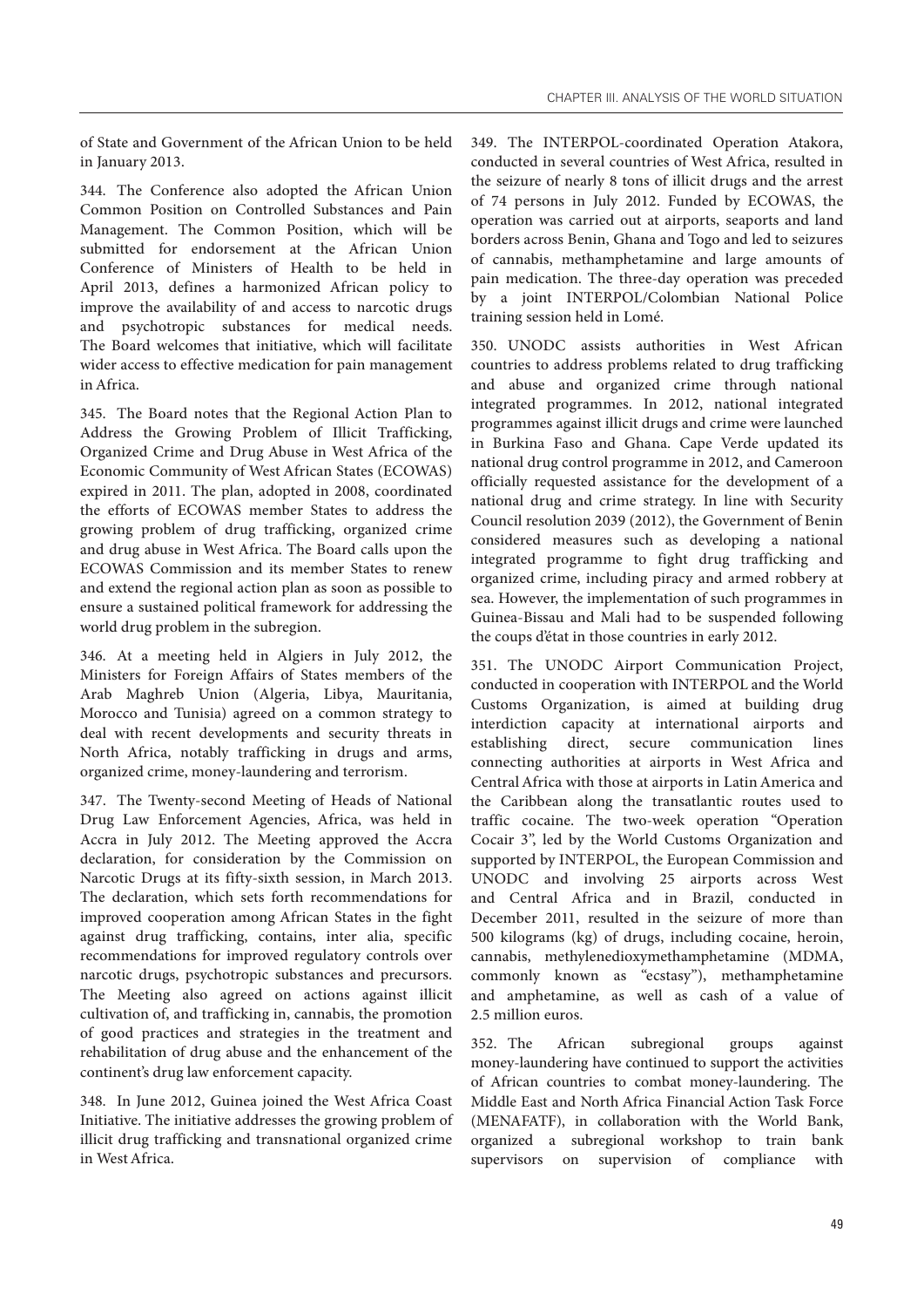anti-money-laundering regulations, held in Casablanca, Morocco, in May 2012. The Eastern and Southern Africa Anti-Money Laundering Group (ESAAMLG) convened its twelfth Council of Ministers Meeting and its twenty-fourth Task Force of Senior Officials Meeting, held in Maputo in August 2012. The Intergovernmental Action Group against Money Laundering in West Africa (GIABA) organized a number of expert meetings and seminars for its members in Dakar and Lagos, Nigeria, in August 2012.

### 3. National legislation, policy and action

353. The Government of Burkina Faso finalized in April 2012 its national drug and crime strategy for the period 2013-2017. The strategy has a particular focus on drug trafficking, as well as the prevention of terrorism and trafficking in counterfeit medicine.

354. The Government of Egypt, concerned by the increasing abuse of tramadol, placed the substance, as well as its salts and derivatives and preparations containing tramadol, under national control in 2012. Furthermore, the Government's Fund for Drug Control and Addiction Treatment has developed a national action plan against drug abuse for 2012-2016, for adoption by Parliament.

355. In Ghana, the narcotics law is currently under review. The amendment proposed by the Narcotics Control Board of Ghana foresees placing additional precursor chemicals under national control and introducing higher sanctions for the diversion of precursors into illicit drug manufacture. The Government has also allocated additional resources to the Narcotics Control Board, which will allow it to substantially increase its drug law enforcement workforce.

356. The Government of Kenya established a national technical committee on drug trafficking and abuse in October 2011 to guide the national strategy to reduce illicit drug demand and suppress supply. All relevant ministries and institutions with responsibility for drug control matters in Kenya are represented on the committee.

357. In Libya, the newly established anti-narcotics agency has, in collaboration with UNODC, prepared a new project to develop the agency's intelligence capabilities and to strengthen its regional cooperation capacity.

358. The Government of Nigeria has embarked upon a comprehensive programme covering the areas of countering drug trafficking, demand reduction, criminal justice reform and the fight against organized crime.

359. In South Africa, the Central Drug Authority has drafted a new national master plan for the period 2012-2017 that takes an inter-agency approach to

coordinating drug abuse prevention, treatment and intervention at the provincial and national levels and includes a nationwide database to track drug crimes. The Authority cooperates with the South African Police Service on a comprehensive anti-drug strategy.

360. The Ministry of Health of Tunisia, in cooperation with the Pompidou Group of the Council of Europe and with the support of WHO, organized a seminar for officials from different ministries, doctors and managers in Tunis in May 2012 to discuss issues related to drug abuse and addiction and strategies and policies for the prevention and treatment of drug abuse and rehabilitation.

361. In Uganda, draft legislation on comprehensive national drug control is before the Parliament. If approved, the legislation would increase criminal penalties for drug trafficking, strengthen the Government's authority to confiscate assets, establish special drug courts and a national coordination body to oversee the drug abuse treatment and rehabilitation services and strengthen regional and international counter-narcotics cooperation efforts.

362. The Government of Zimbabwe has established a national drug panel, composed of the Ministry of Health and Child Welfare, Zimbabwe Revenue Authority, the Office of the Attorney General, the Medicines Control Authority and the Police, to spearhead the launching and implementation of the country's master plan to combat drug trafficking. The panel is also responsible for overseeing the proper disposal of seized drugs.

363. A number of African Governments have taken steps to strengthen their legal framework against money-laundering. The Government of Algeria adopted an implementing regulation in February 2012 to strengthen the country's law on the prevention and fight against money-laundering and the financing of terrorism of 2005, and the Government of Djibouti amended its anti-money-laundering act of 2002 to allow for asset confiscation. In the Gambia, a draft law on countering money-laundering and the financing of terrorism was submitted to Parliament in June 2012 to bring current national legislation into conformity with international standards, and in Togo, legislation has been drafted to deal with the forfeiture of assets.

# 4. Cultivation, production, manufacture and trafficking

(a) Narcotic drugs

364. Illicit production of cannabis resin is concentrated in some countries in North Africa. Morocco has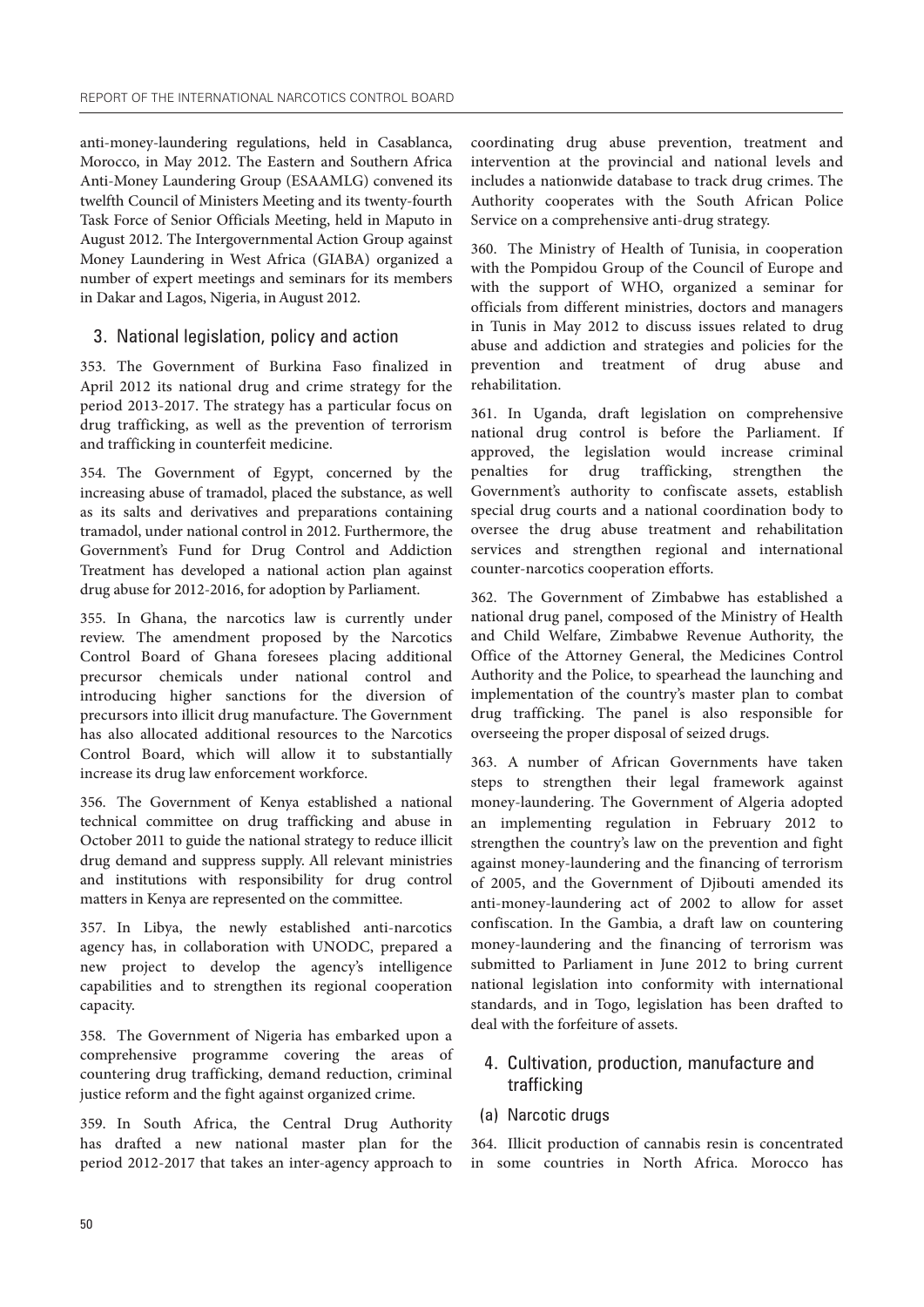traditionally been the predominant supplier of the cannabis resin abused in Europe, which is the world's largest illicit market for cannabis resin. According to the World Customs Organization, about 72 per cent of the total amount of cannabis resin seized by customs authorities worldwide in 2011 originated in Morocco. However, recent UNODC data indicate that the supply of cannabis resin from other countries, notably Afghanistan, could be increasing.

365. The Government of Morocco reported that the area under illicit cannabis cultivation amounted to 47,400 ha in 2010. No additional land was targeted for crop substitution in 2011. Large shipments of illicit cannabis cultivated in Morocco that are destined for Europe are transported via speedboats and other small non-commercial vessels. Smugglers continue to ship cannabis through the Spanish enclaves of Ceuta and Melilla and the Moroccan port of Tangier. Multi-ton seizures of cannabis continue to be made on a regular basis. In 2011, 138 tons of cannabis resin were seized.

366. Other North African countries have reported large amounts of seized cannabis resin. Algerian authorities seized over 53 tons of cannabis resin transiting national territory in 2011 and 26 tons in the first half of 2012. The Government of Egypt reported that in 2011 it had seized more than 18 tons of cannabis resin, most of which had originated further west within Africa, with smaller amounts coming from Pakistan and Afghanistan. According to Egyptian authorities, no cannabis resin is produced in the country, although illicit cannabis plant cultivation is widespread, notably in the Sinai peninsula.

367. Cannabis herb production and trafficking are reported in practically all African countries. Cannabis herb is abused locally or smuggled within the region. Africa is also one of the main sources of the cannabis herb seized in Europe. The largest producers of cannabis herb in Africa are countries in West and Central Africa (the Democratic Republic of the Congo, Ghana, Nigeria, Senegal and Togo), North Africa (Egypt and Morocco), East Africa (Ethiopia, Kenya and the United Republic of Tanzania) and Southern Africa (Malawi, South Africa, Swaziland and Zambia).

368. In 2011, the National Drug Law Enforcement Agency (NDLEA) of Nigeria seized a total of 192 tons of cannabis herb, which represents a 10-per-cent increase over the total in 2010. Also in 2011, Nigerian authorities eradicated a total of 918 ha of cannabis plant cultivation, compared with 593 ha in 2010. According to the Agency, that amount of cultivation is equivalent to a yield of 1,836 tons of cannabis herb. Other countries reporting seizures of cannabis herb in 2011 were

Morocco (129 tons), Egypt (73 tons), Burkina Faso (33 tons), Sierra Leone (3 tons) and Cape Verde (2.6 tons). Compressed cannabis is smuggled from South Africa to Europe by parcel post and in air and sea containers.

369. In the past decade, West Africa emerged as a new hub for the smuggling of cocaine from South America to Europe. However, cocaine trafficking routes leading to West Africa seem to have lost some of their attraction in the past several years. Since 2007, drug traffickers seem to have turned to using containerized shipping to smuggle cocaine into West Africa. Nine of the 14 large seizures effected in 2011 were made in Benin, Cameroon, Ghana, Nigeria, Sierra Leone and Togo. Almost half of all maritime seizures of cocaine concealed in containers had departed from Brazil. The Plurinational State of Bolivia was the second most important country of departure for cocaine destined for West Africa. The main destinations of cocaine consignments coming through Ecuador were Benin and Côte d'Ivoire. In November 2011, 530 kg of cocaine were seized from a sea freight container in Brazil destined for Europe via Benin. In October 2011, a record seizure of 1.5 tons of cocaine was made in Cape Verde. Furthermore, 480 kg of cocaine destined for Nigeria were seized in Brazil in October 2011, and 145 kg were intercepted in Cameroon on a ship coming from Brazil. In July 2012, Argentine customs officials at the Buenos Aires international airport seized more than half a ton of cocaine destined for Nigeria.

370. In addition, traffickers use commercial aircraft and carriers to transport cocaine shipments to West Africa. In 2011, Lagos airport was the main hub of cocaine smuggled to Europe by air. That year, over half of the air couriers coming from West and Central Africa that were arrested in European airports had departed from Nigeria; 26 per cent had departed from Cameroon, and 18 per cent had departed from Benin. Cocaine is also smuggled in air freight. In 2011, a consignment of 113 kg of cocaine was intercepted at the airport of Miami, United States; it had been sent from the Plurinational State of Bolivia and was destined for Benin.

371. Significant amounts of cocaine are smuggled directly from South America to the illicit markets of South Africa. Some cocaine is trafficked from West Africa to South Africa, either directly or via Angola and Namibia. Cocaine is regularly intercepted in Ethiopia, Kenya, Uganda and the United Republic of Tanzania. In 2011, Tanzanian customs authorities intercepted 86 kg of cocaine coming mostly from Brazil, and authorities in Mozambique intercepted at Maputo international airport 12 cocaine shipments, totalling 65 kg, on a route from India through Ethiopia to Mozambique.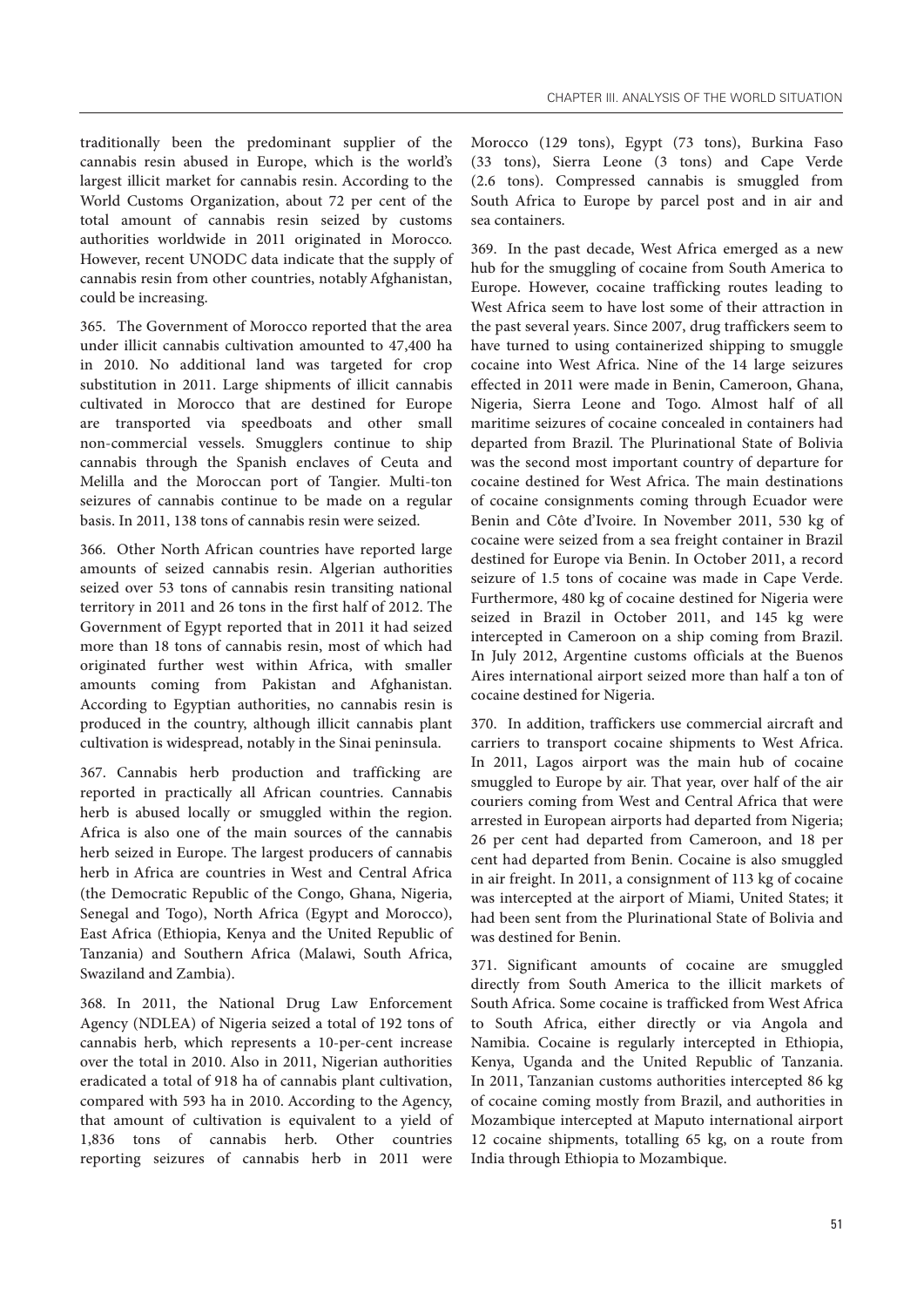372. Reports indicate that cocaine traffickers are increasingly attempting to smuggle cocaine to Europe through Morocco, with cocaine being shipped from South America to sub-Saharan Africa and the Sahel region and on to Morocco.

373. Illicit opium poppy cultivation is confined to the Sinai peninsula in Egypt and is thought to be limited in scale. The opium produced there is abused locally, and there is no evidence of it being used for the manufacture of heroin. In Egypt, opium ranks fourth among the drugs of abuse. As a result of intensified drug control efforts over the past years, opium poppy cultivation has decreased. Opium is also smuggled to Egypt from South-East and South-West Asia. In 2011, about 11 kg of opium were seized in Egypt.

374. Heroin is trafficked to Africa from South-East and South-West Asia. Africa has now emerged as a trafficking hub for heroin for abuse within Africa as well as for onward shipping to Europe and elsewhere. Most heroin enters Africa through the countries located along the East African coastline (Ethiopia, Kenya, Mozambique, Somalia and the United Republic of Tanzania), and consignments of Afghan heroin in amounts of up to several hundred kilograms enter East Africa after crossing the Indian Ocean from the Islamic Republic of Iran and Pakistan. Airports are used to move smaller quantities of heroin, making use of both air freight and air couriers. Some of the heroin smuggled to East Africa is then smuggled to West Africa and onward to Europe, while smaller quantities are smuggled into North America and some parts of Asia, and some of the heroin is smuggled from East Africa to Southern Africa. Major transit hubs for heroin trafficking in Africa include Nigeria and South Africa.

375. Total heroin seizures in Africa rose from 311 kg in 2008 to 695 kg (amounting to 7 per cent of global heroin seizures) in 2010, the latest year for which aggregate UNODC data are available. East Africa had the largest amount of heroin seizures in Africa in 2010 (245 kg), followed by North Africa (239 kg) and West and Central Africa (201 kg), suggesting that illicit heroin markets are expanding in all three subregions. That upward trend in African heroin seizures seems to have continued in 2011 according to the World Customs Organization, which recorded an increase in the volume of heroin intercepted by African customs authorities, from 266 kg in 2010 to 302 kg in 2011.

376. East Africa's unprotected coastline, major seaports and airports and porous land borders provide traffickers with a multitude of entry and exit points. Moreover, a lack of capacity to control borders and ports of entry,

inadequate cross-border cooperation and weak criminal justice systems make East Africa attractive to international drug trafficking syndicates. Large seizures of heroin arriving in East Africa using maritime routes were first reported in 2011: 179 kg of heroin were intercepted in Dar es Salaam, United Republic of Tanzania, in February 2011, and 102 kg of heroin were intercepted in Mombasa, Kenya, in March 2011. In January 2012, the largest such seizure ever reported in East Africa, 211 kg of heroin, was effected in Dar es Salaam. Thus, in less than two years, almost 750 kg of heroin were seized on the coast of East Africa. Furthermore, naval vessels effected two large seizures of heroin being transported on dhows in the Indian Ocean, south-east of Oman, in February and April 2012, in which 240 kg and 180 kg of heroin, respectively, were seized.

377. Afghan heroin smuggled into West and Central Africa is destined mainly for the illicit markets of Europe. Recently, however, there has been a significant increase in heroin trafficking in those subregions, which could result in the spillover effect of increased heroin abuse. While in the past heroin has been smuggled through West Africa in smaller quantities and not in bulk in sea freight containers, in recent years there have been a number of cases of heroin smuggled into West Africa in containerized vessels; since 2010, several large consignments of heroin have been intercepted in West Africa or en route to that subregion, including a consignment of 200 kg of heroin coming from Pakistan that was seized in Benin in April 2011. Altogether, almost 400 kg of heroin were seized in West Africa in 2011. A seizure of 113 kg of heroin was effected at the seaport of Lagos in June 2012. Since January 2012, there have also been several heroin seizures at the international airport of Abidjan, Côte d'Ivoire. Most of the heroin seized in or bound for West Africa was destined for Benin, Côte d'Ivoire and Nigeria.

378. In North Africa, heroin is smuggled into Egypt across the Gulf of Aqaba and through the eastern borders of the country, mainly from Afghanistan.

#### (b) Psychotropic substances

379. Trafficking of amphetamine-type stimulants from West Africa to other regions and subregions has emerged as a new threat. Since 2008, there have been reports of methamphetamine being trafficked from countries of West Africa such as Benin, Cameroon, Côte d'Ivoire, Ghana, Guinea, Nigeria, Senegal and Togo to East Asia, predominantly Japan and the Republic of Korea. Seizures of methamphetamine from West Africa have been increasing since 2009. Currently, the most common destinations for methamphetamine trafficked through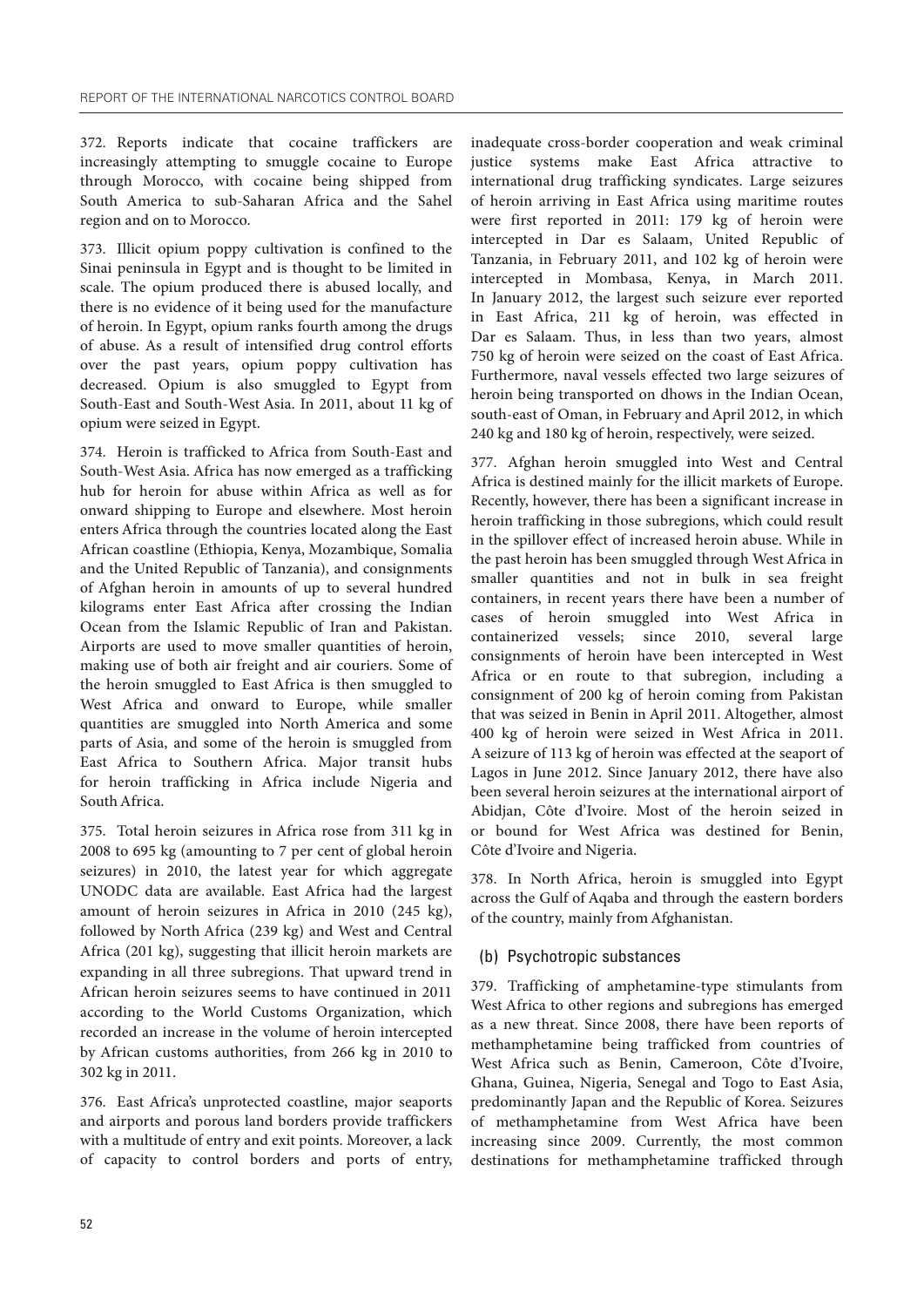Africa appear to be Japan, Malaysia, the Republic of Korea, Singapore and Thailand. The drugs are usually trafficked by air in quantities between 1 and 2 kg.

380. Methamphetamine has been illicitly manufactured in Southern Africa and North Africa for some time. In West Africa, a clandestine methamphetamine laboratory was dismantled for the first time, in Lagos in July 2011. The laboratory had an estimated manufacturing capacity of 20-50 kg per production cycle. In February 2012, a similar laboratory was dismantled in Lagos, and about 5 kg of finished methamphetamine were seized.

381. So far, there have been no reports of illicit methamphetamine manufacture in East Africa. However, methamphetamine transits East Africa on a route from West Africa, notably on air routes to major consumer markets, passing through key transport hubs such as Addis Ababa and Nairobi. Methamphetamine was seized for the first time at the airport of Entebbe, Uganda, in 2011, when 3 kg of methamphetamine were seized from an air courier from West Africa en route to India. Total seizures of methamphetamine in Uganda amounted to 10 kg in 2011 and to 5 kg in the first three months of 2012.

382. According to the World Customs Organization, 14 African countries emerged as source countries or transit countries for shipments of methamphetamine bound for the Asia-Pacific region in 2011. Those countries were Benin, Burkina Faso, Burundi, Cameroon, Côte d'Ivoire, the Gambia, Ghana, Kenya, Mali, Mozambique, Nigeria, Senegal, South Africa and Togo, from which amounts up to 20 kg were trafficked. Nigeria is most frequently cited as the origin of trafficked amphetamine-type stimulants, largely methamphetamine. In 2010, Nigerian authorities reported total seizures of 75 kg of amphetamines at the international airport in Lagos, compared with the 45 kg of amphetamines seized at that airport in 2011. Methamphetamine and amphetamine from West Africa are also smuggled to South Africa, the largest illicit market of amphetamine-type stimulants on the continent. In 2011, Libya emerged as the source country of two major amphetamine seizures, of over 2.1 million tablets (about 720 kg) and of 2 million amphetamine tablets (about 666 kg) effected by customs authorities in Saudi Arabia in July 2011 on the land border with Jordan.

383. Illicit manufacture of methamphetamine, methcathinone and methaqualone continues to take place in South Africa. The substances are destined for domestic abuse as well as for trafficking to countries in Southern Africa. Methaqualone (Mandrax), a sedative banned in 1977, is smuggled into South Africa from Asia but is also

manufactured locally. In June 2012, authorities seized 860,000 tablets (approximately 350 kg) of methaqualone being transported by road from Botswana and the United Republic of Tanzania and destined for Western Cape province, South Africa. In July 2012, South African police dismantled two methaqualone laboratories in Johannesburg and seized about 300,000 tablets (approximately 120 kg) of methaqualone.

384. Another serious problem faced by many African countries is the availability of prescription drugs on unregulated markets. Often those drugs have been diverted or are counterfeit, and they contain controlled substances, possibly amphetamine-type stimulants, as well as sedatives and tranquillizers. In some African countries, there was an increase in the total amount of such substances seized: for instance, 2,985 kg of non-specified psychotropic substances were seized in Nigeria in 2011, as compared with 712 kg in 2009.

385. In Mauritius, psychotropic substances such as diazepam (Valium) and clonazepam (Rivotril) are abused by drug-dependent persons who are supplied by dealers. Buprenorphine, a substance controlled under Schedule III of the 1971 Convention, is trafficked, mainly from France, in the form of Subutex tablets. After the implementation of stricter control measures, the availability of the drug on the local illicit market has decreased. In the first half of 2012, there have been only three significant seizures, totalling 9,353 Subutex tablets, in Mauritius. In contrast, diversion of sedatives and tranquillizers from local distribution channels has increased, mainly through purchases without medical prescription from rogue pharmacies.

#### (c) Precursors

386. Kenyan authorities have been reporting significant thefts and/or losses of ephedrine and pseudoephedrine since 2009, and in 2010, Tanzanian authorities started to report thefts of pseudoephedrine. Between September 2009 and December 2011, the thefts of ephedrine and pseudoephedrine in Kenya and the United Republic of Tanzania combined totalled over 3.2 tons (2,062 kg of pseudoephedrine and 1,183 kg of ephedrine). Furthermore, stopped shipments of large amounts of ephedrine destined for Uganda (100 kg) and the Sudan (300 kg) were reported in 2011. The ultimate destination of those diversions and attempted diversions is unclear.

387. Illicit manufacture of methamphetamine and methcathinone in Southern Africa takes place mainly in South Africa, where licitly imported ephedrine and pseudoephedrine are diverted from domestic distribution channels. Other countries in Southern Africa reporting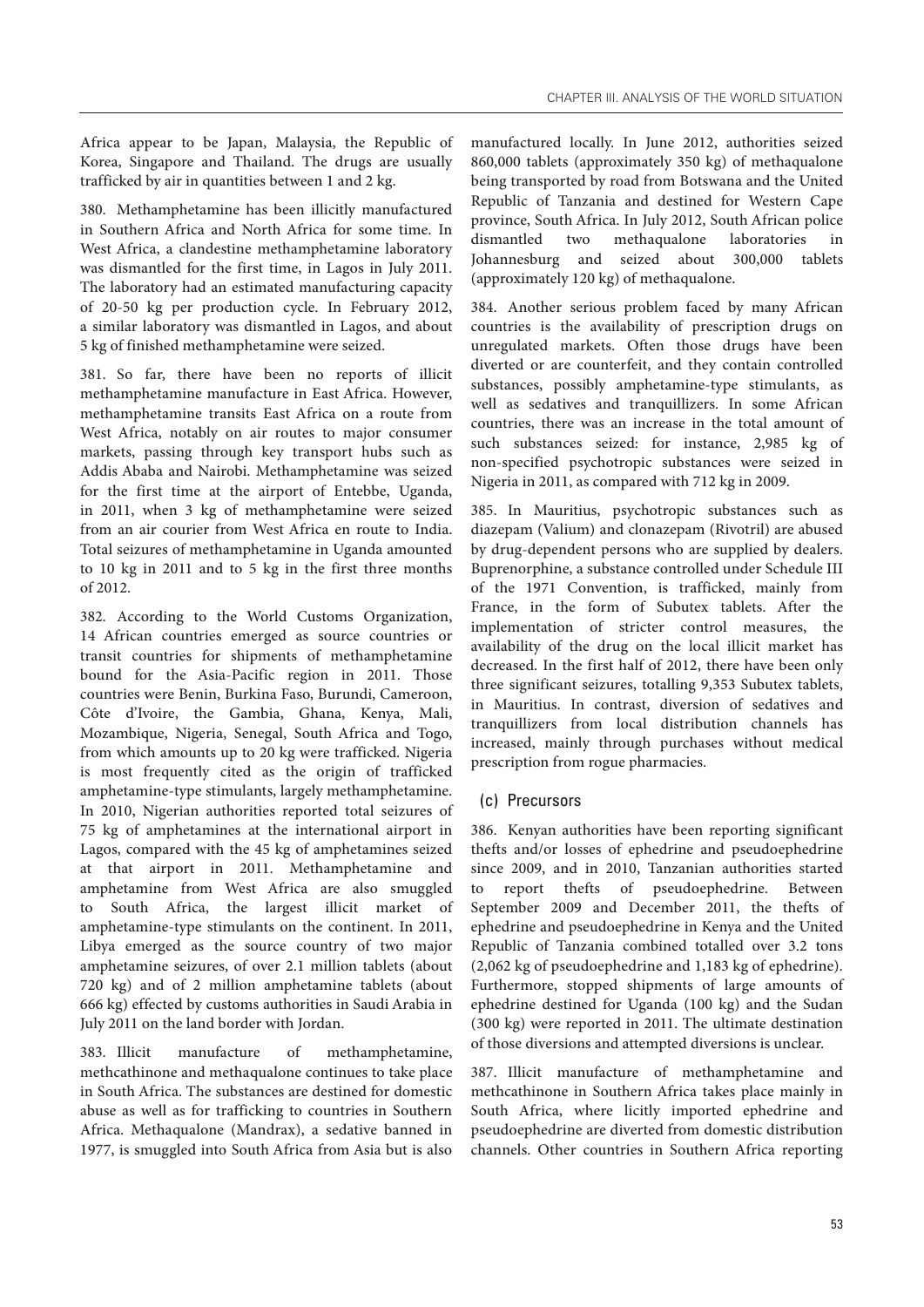seizures or stopped shipments of ephedrine include Mozambique, Zambia and Zimbabwe. According to the authorities of Mozambique, ephedrine is smuggled by air from India to Maputo via Addis Ababa, for smuggling onward to clandestine laboratories in the subregion. In 2011, 41 kg of ephedrine were seized in Mozambique, and in 2012, a shipment of 1,970 kg of 1-phenyl-2-propanone (P-2-P) from India to Mozambique was suspended after it was confirmed by authorities that the importing company had no import authorization. In 2011, a suspected shipment of 500 kg of P-2-P intended for Mozambique was suspended by authorities of the exporting country, India.

388. The reported seizures described above show that many subregions of Africa are actively being targeted by traffickers for use as both transit areas and destinations for precursors. At the same time, monitoring and control mechanisms over precursor chemicals are still weak in many African countries, and exact data on legitimate trade in, and annual licit requirements for, precursor chemicals continue to be scarce. To assist the Governments of African countries in preventing the diversion of precursor chemicals into illicit drug manufacture, INCB has launched a three-month international operation in June 2012, Operation Ephedrine and Pseudoephedrine Intelligence Gaps in Africa (Operation EPIG), focusing on shipments of ephedrine and pseudoephedrine, including pharmaceutical preparations containing those substances, destined for or transiting through Africa.

#### (d) Substances not under international control

389. Khat (*Catha edulis*), a substance that is widely consumed in countries in East Africa and parts of the Middle East for its stimulating effects, is cultivated mainly in Ethiopia and Kenya. Most khat is grown for export to Somalia and Yemen and for consumption by expatriate communities. Owing to the health risks associated with khat consumption, khat is prohibited in several countries in East Africa, as well as in the United States, Canada and a number of countries in Europe. In June 2012, the Government of the Netherlands banned khat. The United Kingdom thus remains the only major European country allowing the import of that substance.

390. Abuse of tramadol is a serious problem in a number of African countries, including Egypt, Libya and Mauritius. In 2011 and 2012, Egypt witnessed an upsurge in trafficking in tramadol. While in 2011, total seizures of tramadol preparations amounted to 120 million tablets, about 320 million tramadol tablets were seized in the seaports of Alexandria, Damietta and Port Said in the first quarter of 2012. The preparations are smuggled to Egypt

mainly from China and India. The Libyan anti-narcotics agency reported that Libya is facing large-scale trafficking and abuse of tramadol; however, exact statistics are not available due to the current restructuring of the country's law enforcement institutions. Abuse of tramadol preparations is also reported by Mauritius and Togo.

391. Under the UNODC/World Customs Organization Container Control Programme, a total of 24 containers with a total of more than 132 tons of tramadol preparations were seized between February and October 2012. All containers originated in India and were seized in West Africa. Of those, 16 containers were intercepted in Lomé, 7 containers in Cotonou, Benin, and 1 container in Dakar. A further container is being held in Tema, Ghana. Nineteen of those intercepted containers were ultimately destined for the Niger. Because part of the seized preparations might be counterfeit, forensic examinations will be conducted to determine whether the seized preparations actually contain tramadol.

#### (e) Abuse and treatment

392. Lack of capacity for the collection and analysis of drug-related data, in particular drug abuse epidemiological data by the national authorities, remains a serious challenge in many African countries. Such information is urgently required for policy formulation and to tailor demand reduction interventions to meet local needs. The Board reiterates the importance of States in the region taking concrete steps to improve frameworks for the collection and analysis of drug-related data, and encourages greater international cooperation to that end.

393. Abuse of cannabis herb, the most widely abused illicit substance in Africa, is reported in all subregions of Africa, while abuse of cannabis resin occurs mainly in countries of North Africa. The annual prevalence rate of cannabis abuse among the African population aged 15-64 is estimated to be 7.8 per cent (range: 3.8-10.4 per cent), which is higher than the global average of 3.8 per cent (range: 2.8-4.5 per cent). West and Central Africa are the subregions with the highest prevalence rates, estimated at 12.4 per cent (range: 5.2-13.5 per cent). Within that subregion, the highest national annual prevalence rate for cannabis abuse is that of Nigeria: 14.3 per cent of the population aged 15-64. In South Africa, cannabis was the most common primary substance of abuse in 2011 for patients in treatment under the age of 20.

394. According to UNODC estimates, there could now be some 1.5 million cocaine drug abusers (range: 0.5 million-2.3 million) in West and Central Africa, which corresponds to an annual prevalence rate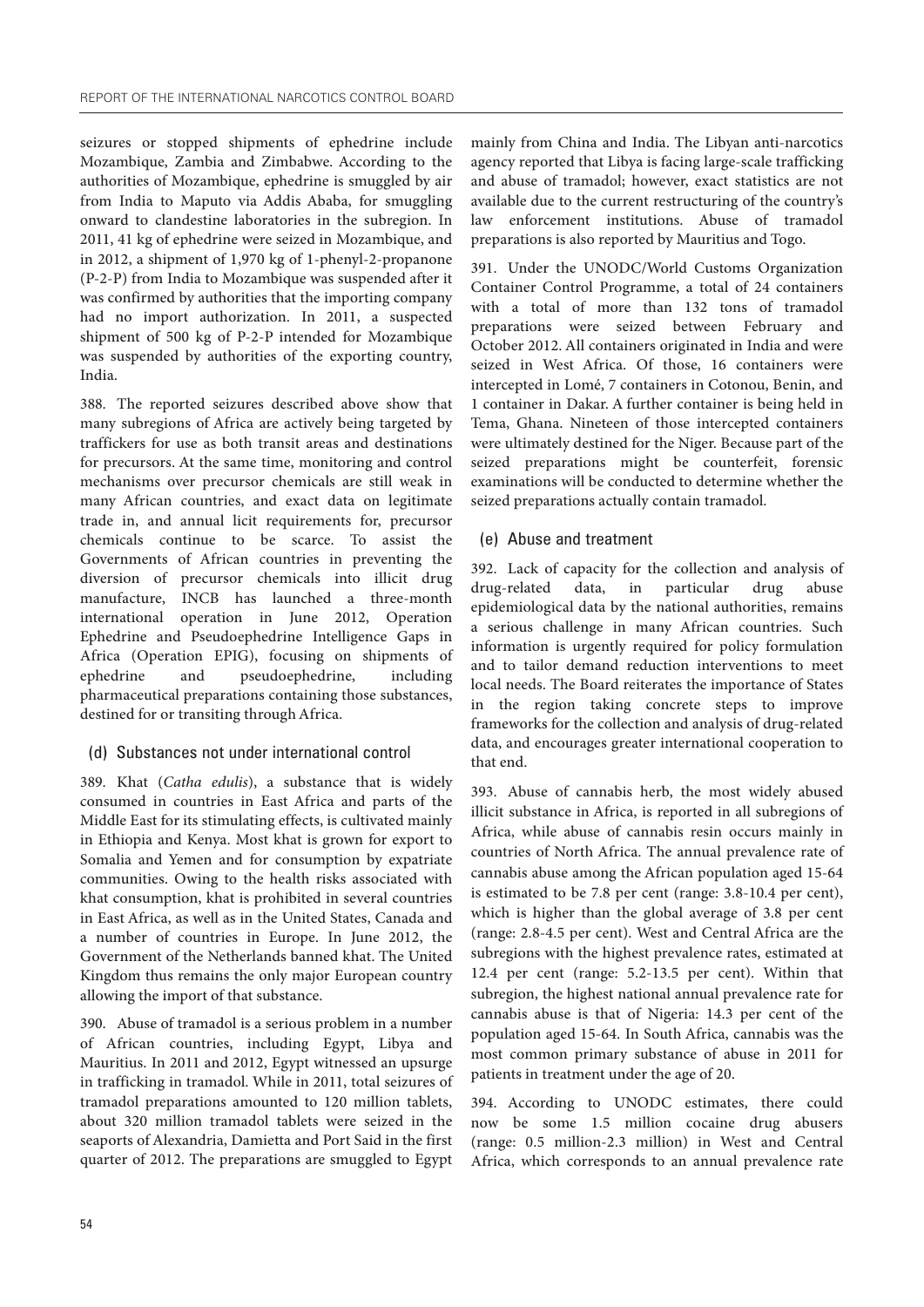ranging between 0.3 per cent and 1.1 per cent of the population aged 15-64. Nigeria and South Africa are the countries with the highest annual prevalence rates, estimated at 0.8 and 0.7 per cent, respectively, of the population aged 15-64. In South Africa, cocaine is commonly a secondary substance of abuse. In contrast, cocaine abuse in North Africa and East Africa is considered to be low.

395. In Africa, heroin abuse is perceived to be increasing and is mainly concentrated in East and West Africa, reflecting the fact that East Africa is Africa's main area of entry for Afghan heroin and West Africa is an important area of exit. The prevalence of heroin abuse, including abuse by injection, is higher in East Africa than in any other subregion, particularly in Kenya, Mauritius, Seychelles and the United Republic of Tanzania.

396. Mauritius, Kenya, Nigeria and South Africa, in that order, are reported to have the highest annual prevalence rates of heroin abuse in Africa (1.3 per cent, 0.7 per cent, 0.7 per cent and 0.5 per cent, respectively). Abuse of heroin mixed with cocaine and various additives, known locally as "sugars" or "niaope", is also reported. According to estimates of Kenya's National Authority for the Campaign against Alcohol and Drug Abuse (NACADA), there are over 200,000 heroin addicts in Kenya. The number of injecting drug abusers in Coast Province alone is estimated at between 40,000 and 60,000, and the average age at which people begin to abuse drugs is decreasing. In North Africa, heroin abuse is also reported by Egypt.

397. The annual prevalence of amphetamine-type stimulants in Africa is estimated at between 0.2 per cent and 1.4 per cent of the population aged 15-64. This wide range reflects the fact that there is either limited or no recent or reliable data available for most parts of Africa. Nigeria, South Africa and Egypt, in that order, seem to have the highest annual prevalence rates of abuse of such stimulants (1.4 per cent, 1 per cent and 0.5 per cent of the population aged 15-64, respectively). Burkina Faso, Cape Verde, Côte d'Ivoire, Egypt, Ghana, Kenya, Senegal and Sierra Leone and several other African countries have reported abuse of amphetamine-type stimulants in recent years. In South Africa, methcathinone, crystal methamphetamine and MDMA ("ecstasy") remain the most abused amphetamine-type stimulants. Methamphetamine is abused mainly in Western Cape province, especially in Cape Town, while methcathinone abuse continues to be limited to Gauteng province. According to the South African Community Epidemiology Network on Drug Use (SACENDU), the proportion of patients that reported methamphetamine as their primary substance of abuse remained stable in Western Cape province, at 35 per cent, in 2011.

398. South Africa is possibly the world's largest illicit market for methaqualone (Mandrax), a sedative-hypnotic, which is often abused in combination with cannabis. Although in many communities Mandrax is now considered old-fashioned, methaqualone is still relatively common as a secondary substance of abuse in Western Cape province. Abuse of methaqualone also occurs in other countries in East and Southern Africa, notably Kenya and Mozambique.

399. The abuse of over-the-counter and prescription medicines, such as slimming tablets containing controlled substances, analgesics and benzodiazepines (including diazepam and flunitrazepam), continues to be a problem in many African countries. In West African countries, including Burkina Faso, Mali, the Niger and Senegal, abuse of amphetamine is common among labourers doing heavy physical work. In those countries, psychotropic substances such as pemoline, secobarbital, diazepam (Valium), flunitrazepam (Rohypnol) and pentazocine are sold on the illicit market, as well as counterfeit substances often sold as those substances, and are subject to widespread abuse. The abuse of buprenorphine (Subutex) and sedatives is a serious problem in Mauritius. In Egypt, prescription drugs, notably trihexyphenidyl (Parkinol) and carisoprodol (Somadril), are now the second most abused group of substances, after cannabis. Most of those substances are manufactured locally for medical purposes and are diverted from domestic distribution channels. High levels of non-medical use of prescription drugs (mainly benzodiazepines, analgesics, codeine preparations and sedative-hypnotics) are reported in South Africa.

400. The increasing levels of drug abuse reported by many African countries will translate into a greater demand for treatment and rehabilitation. Yet the national health-care systems of many countries in Africa are not able to adequately meet such demand. Treatment is usually offered — mostly in the form of detoxification in State mental health hospitals and/or psychiatric institutions. The number of trained personnel is insufficient, and there is a lack of access to and availability of drug dependence treatment and rehabilitation facilities for people in need. The Board therefore calls upon the Governments of African countries to improve the treatment available to drug-dependent persons and to facilitate their access to quality and affordable treatment services by providing support for the development and strengthening of such services and capacity-building for the entities that provide such services.